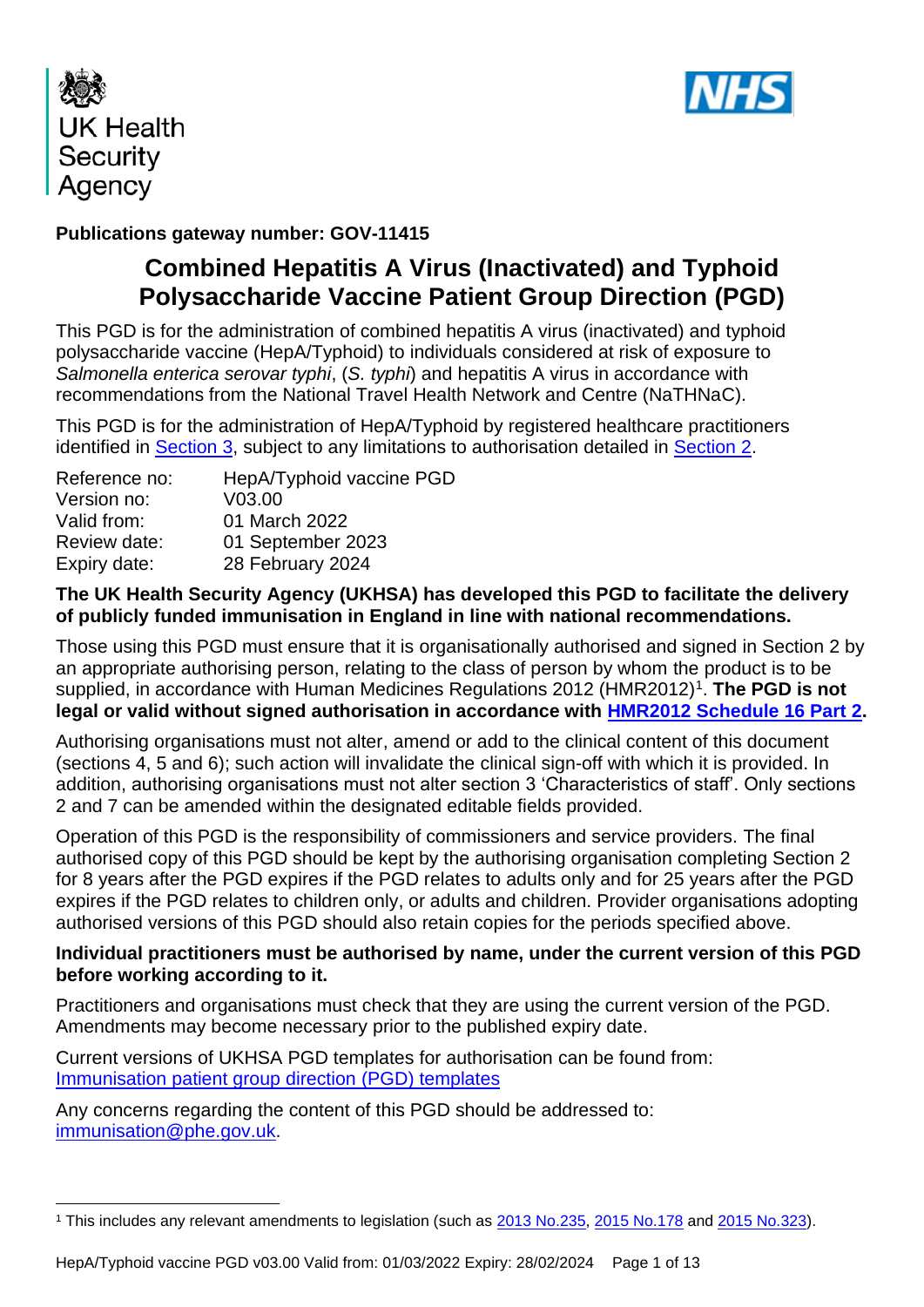Enquiries relating to the availability of organisationally authorised PGDs and subsequent versions of this PGD should be directed to: your local screening and immunisation team.

## **Change history**

| <b>Version</b><br>number | <b>Change details</b>                                                                                                                                                                                                                                                                                                           | <b>Date</b> |
|--------------------------|---------------------------------------------------------------------------------------------------------------------------------------------------------------------------------------------------------------------------------------------------------------------------------------------------------------------------------|-------------|
| V <sub>01.00</sub>       | New PHE HepA/Typhoid vaccine PGD                                                                                                                                                                                                                                                                                                | 18/01/2018  |
| V <sub>02.00</sub>       | PHE HepA/Typhoid vaccine PGD reviewed and amended to:<br>remove inclusion criteria for administration during vaccine supply<br>٠<br>shortages in accordance with PHE Hepatitis A temporary<br>recommendations<br>include minor rewording, layout and formatting changes for clarity and<br>٠<br>consistency with other PHE PGDs | 28/11/2019  |
| V <sub>03.00</sub>       | HepA/Typhoid vaccine PGD was reviewed and amended to:<br>• update organisation from PHE to UKHSA<br>• update references<br>• include minor rewording, layout and formatting changes for clarity and<br>consistency with other UKHSA PGDs                                                                                        | 16/02/2022  |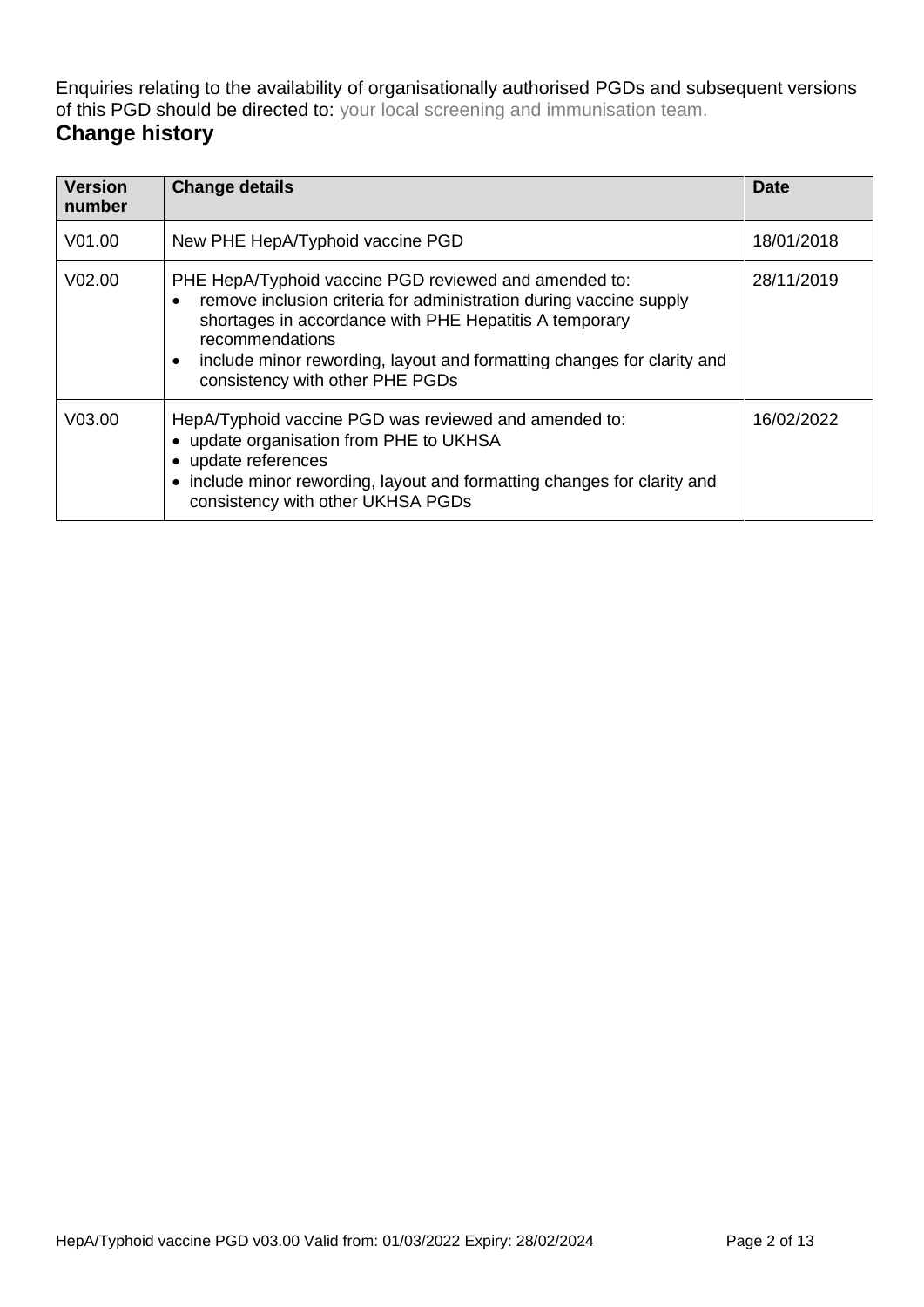### **1. PGD development**

| Developed by:                                      | <b>Name</b>                                                                                                                           | <b>Signature</b> | <b>Date</b> |
|----------------------------------------------------|---------------------------------------------------------------------------------------------------------------------------------------|------------------|-------------|
| <b>Pharmacist</b><br>(Lead Author)                 | <b>Elizabeth Graham</b><br>Lead Pharmacist Immunisation Services,<br>Immunisation and Vaccine Preventable<br>Diseases Division, UKHSA |                  | 16/02/2022  |
| <b>Doctor</b>                                      | Mary Ramsay<br>Consultant Epidemiologist, Immunisation<br>and Vaccine Preventable Diseases<br>Division, UKHSA                         | Mary Ramsoy      | 18/02/2022  |
| <b>Registered Nurse</b><br>(Chair of Expert Panel) | David Green<br>Nurse Consultant for Immunisation,<br>Immunisation and Vaccine Preventable<br>Diseases Division, UKHSA                 | $1)$ Gieen       | 16/02/2022  |

This PGD has been developed by the following health professionals on behalf of the UKHSA:

This PGD has been peer reviewed by the UKHSA Immunisations PGD Expert Panel in accordance with the UKHSA PGD Policy. It has been ratified by the UKHSA Medicines Management Group and the UKHSA Clinical Quality and Oversight Board.

### **Expert Panel**

| <b>Name</b>            | <b>Designation</b>                                                                                                                                   |
|------------------------|------------------------------------------------------------------------------------------------------------------------------------------------------|
| Nicholas Aigbogun      | Consultant in Communicable Disease Control, Yorkshire and Humber Health<br>Protection Team, UKHSA                                                    |
| Sarah Dermont          | Clinical Project Coordinator and Registered Midwife, NHS Infectious<br>Diseases in Pregnancy Screening Programme, NHS England and NHS<br>Improvement |
| <b>Ed Gardner</b>      | Advanced Paramedic Practitioner/Emergency Care Practitioner, Medicines<br>Manager, Proactive Care Lead                                               |
| <b>Michael Gregory</b> | Medical Director for Commissioning, NHS England and NHS Improvement<br>(North West)                                                                  |
| Michelle Jones         | Principal Medicines Optimisation Pharmacist, NHS Bristol North Somerset<br>and South Gloucestershire CCG                                             |
| Jacqueline Lamberty    | Lead Pharmacist Medicines Governance, UKHSA                                                                                                          |
| Vanessa MacGregor      | Consultant in Communicable Disease Control, East Midlands Health<br>Protection Team, UKHSA                                                           |
| Alison Mackenzie       | Consultant in Public Health Medicine, Screening and Immunisation Lead,<br>NHS England and NHS Improvement (South West)                               |
| Sema Mandal            | Medical Consultant Epidemiologist, Immunisation and Vaccine Preventable<br><b>Diseases Division, UKHSA</b>                                           |
| Gill Marsh             | Principal Screening and Immunisation Manager, NHS England and NHS<br>Improvement (North West)                                                        |
| Lesley McFarlane       | Screening and Immunisation Manager: Clinical (COVID-19 and Influenza),<br>NHS England and NHS Improvement (Midlands)                                 |
| Dipti Patel            | NaTHNaC Director, UKHSA                                                                                                                              |
| <b>Tushar Shah</b>     | Lead Pharmacy Advisor, NHS England and NHS Improvement (London<br>Region)                                                                            |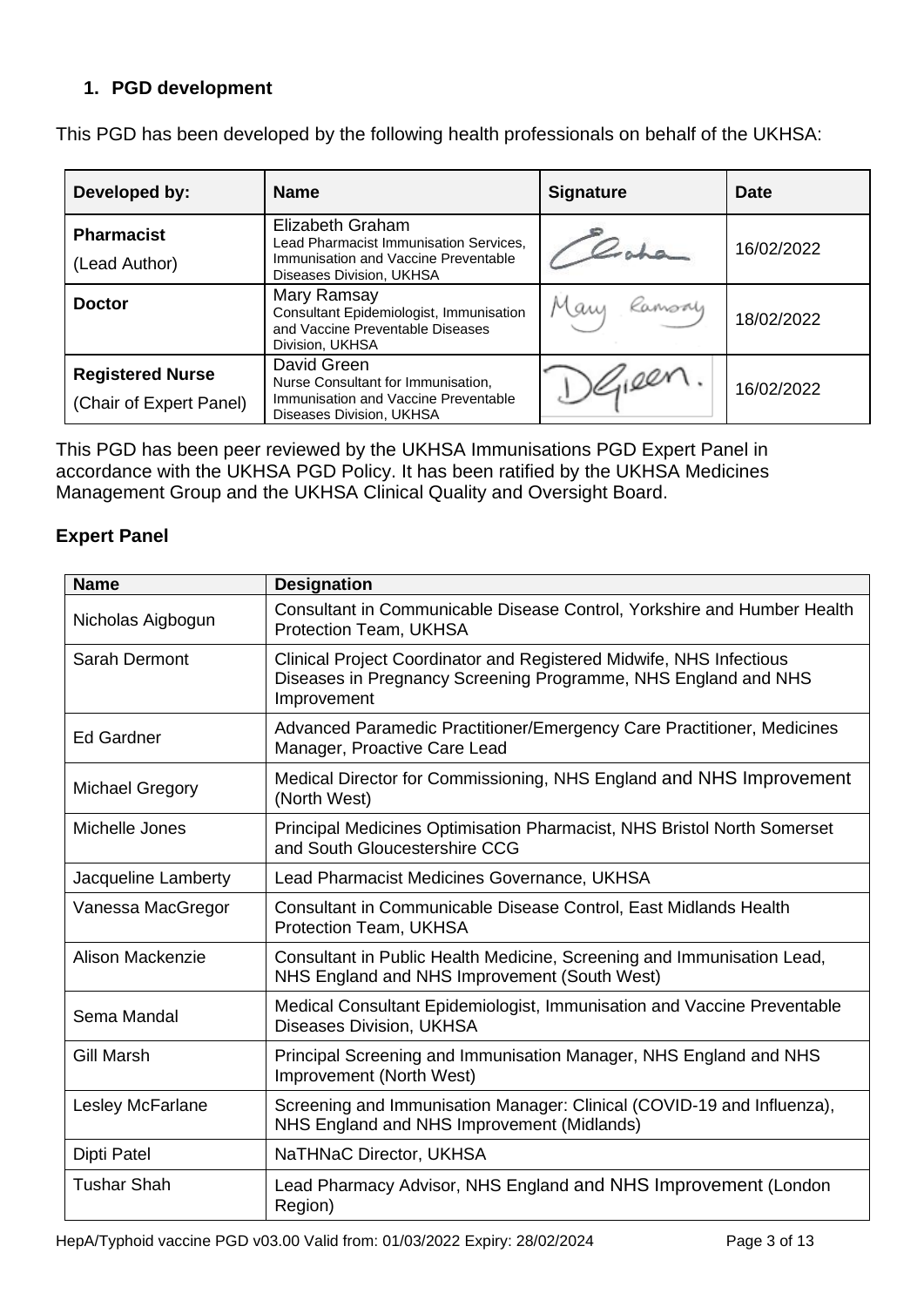### <span id="page-3-0"></span>**2. Organisational authorisations**

The PGD is not legally valid until it has had the relevant organisational authorisation.

It is the responsibility of the organisation that has legal authority to authorise the PGD, to ensure that all legal and governance requirements are met. The authorising body accepts governance responsibility for the appropriate use of the PGD.

**NHS England & NHS Improvement (South East)** authorises this PGD for use by the services or providers listed below:

Authorised for use by the following organisations and/or services

All NHS England commissioned immunisation services within the NHS England and NHS Improvement South East Region.

<span id="page-3-1"></span>Limitations to authorisation

This patient group direction (PGD) must only be used by the registered healthcare practitioners identified in Section 3 who have been named by their organisation to practice under it. The most recent in-date final version authorised by NHS England and NHS Improvement (South East) must be used.

This PGD includes vaccination of individuals across the national immunisation programme. Users of this PGD should note that where they are commissioned to immunise certain groups this PGD does not constitute permission to offer immunisation beyond the groups they are commissioned to immunise.

| Organisational approval (legal requirement)    |                  |             |             |
|------------------------------------------------|------------------|-------------|-------------|
| <b>Role</b>                                    | <b>Name</b>      | <b>Sign</b> | <b>Date</b> |
| South East Regional<br><b>Medical Director</b> | Dr Vaughan Lewis |             | 22 Feb 2022 |

| Additional signatories according to locally agreed policy |             |             |             |
|-----------------------------------------------------------|-------------|-------------|-------------|
| <b>Role</b>                                               | <b>Name</b> | <b>Sign</b> | <b>Date</b> |
|                                                           |             |             |             |
|                                                           |             |             |             |
|                                                           |             |             |             |
|                                                           |             |             |             |
|                                                           |             |             |             |
|                                                           |             |             |             |
|                                                           |             |             |             |
|                                                           |             |             |             |
|                                                           |             |             |             |

Local enquiries regarding the use of this PGD may be directed to your local screening and immunisation team.

Section 7 provides a practitioner authorisation sheet. Individual practitioners must be authorised by name to work to this PGD. Alternative practitioner authorisation sheets may be used where appropriate in accordance with local policy but this should be an individual agreement or a multiple practitioner authorisation sheet as included at the end of this PGD.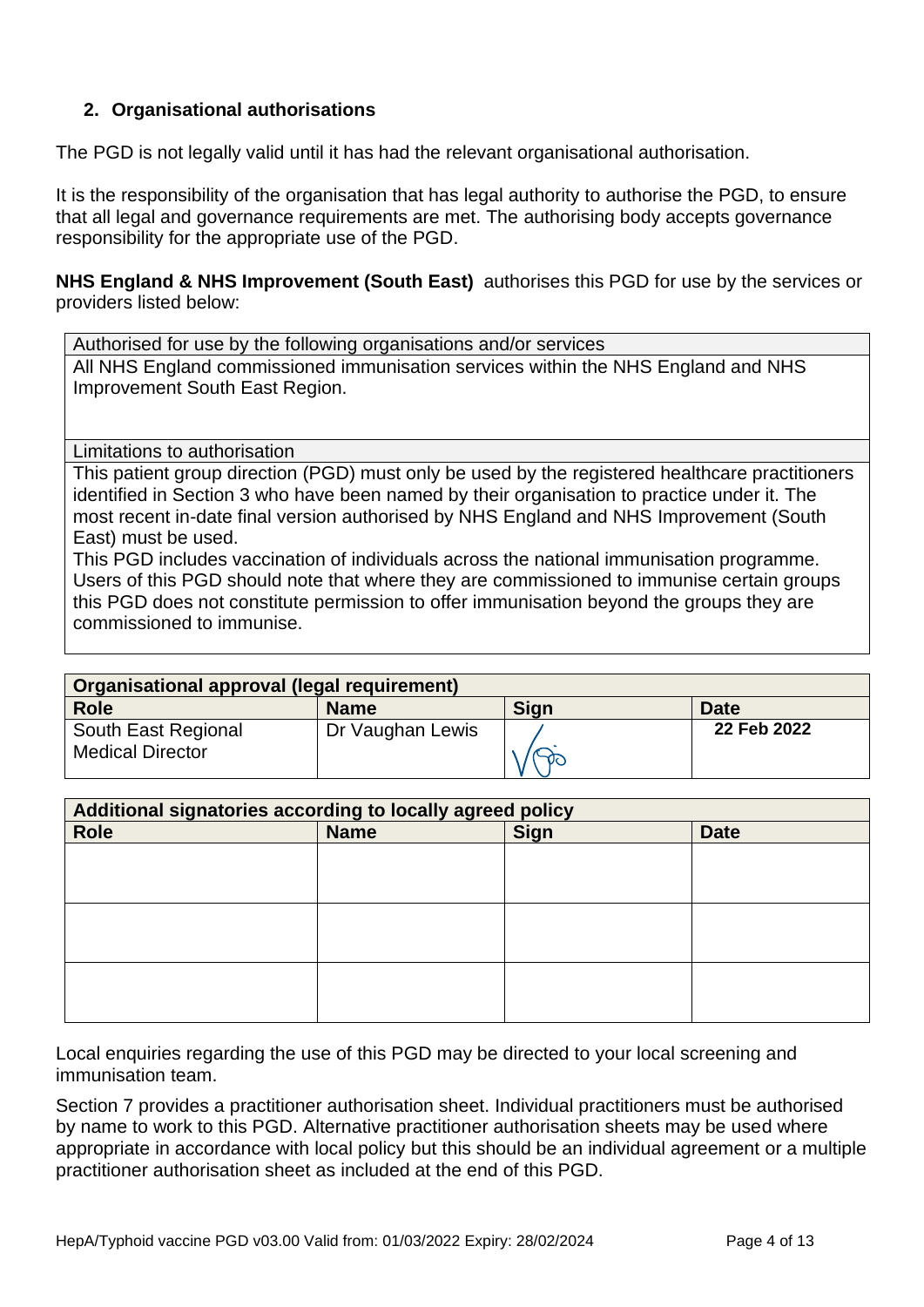<span id="page-4-1"></span><span id="page-4-0"></span>

| <b>Qualifications and</b><br>professional registration | Registered professional with one of the following bodies:<br>nurses and midwives currently registered with the Nursing and<br>Midwifery Council (NMC)<br>pharmacists currently registered with the General Pharmaceutical<br>Council (GPhC) (Note: This PGD is not relevant to privately provided<br>community pharmacy services)<br>paramedics and physiotherapists currently registered with the Health<br>and Care Professions Council (HCPC)<br>The practitioners above must also fulfil the <b>Additional requirements</b><br>detailed below.<br>Check Section 2 Limitations to authorisation to confirm whether all<br>practitioners listed above have organisational authorisation to work under<br>this PGD.                                                                                                                                                                                                                                                                                                                                                                                                                                                                                                                                                                                                                                                                                                                                 |
|--------------------------------------------------------|------------------------------------------------------------------------------------------------------------------------------------------------------------------------------------------------------------------------------------------------------------------------------------------------------------------------------------------------------------------------------------------------------------------------------------------------------------------------------------------------------------------------------------------------------------------------------------------------------------------------------------------------------------------------------------------------------------------------------------------------------------------------------------------------------------------------------------------------------------------------------------------------------------------------------------------------------------------------------------------------------------------------------------------------------------------------------------------------------------------------------------------------------------------------------------------------------------------------------------------------------------------------------------------------------------------------------------------------------------------------------------------------------------------------------------------------------|
| <b>Additional requirements</b>                         | Additionally, practitioners:<br>must be authorised by name as an approved practitioner under the<br>$\bullet$<br>current terms of this PGD before working to it<br>must have undertaken appropriate training for working under PGDs for<br>$\bullet$<br>supply/administration of medicines<br>must be competent in the use of PGDs (see NICE Competency<br>framework for health professionals using PGDs)<br>must be familiar with the vaccine product and alert to changes in the<br>$\bullet$<br>Summary of Product Characteristics (SPC), Immunisation Against<br>Infectious Disease (the 'Green Book'), and national and local<br>immunisation programmes<br>must have undertaken training appropriate to this PGD as required by<br>local policy and in line with the National Minimum Standards and Core<br><b>Curriculum for Immunisation Training</b><br>must be competent to undertake immunisation and to discuss issues<br>$\bullet$<br>related to immunisation<br>must be competent in the handling and storage of vaccines, and<br>$\bullet$<br>management of the cold chain<br>must be competent in the recognition and management of anaphylaxis<br>must have access to the PGD and associated online resources<br>should fulfil any additional requirements defined by local policy<br>$\bullet$<br>The individual practitioner must be authorised by name, under the<br>current version of this PGD before working according to it. |
| <b>Continued training</b><br>requirements              | Practitioners must ensure they are up to date with relevant issues and<br>clinical skills relating to immunisation and management of anaphylaxis,                                                                                                                                                                                                                                                                                                                                                                                                                                                                                                                                                                                                                                                                                                                                                                                                                                                                                                                                                                                                                                                                                                                                                                                                                                                                                                    |
|                                                        | with evidence of appropriate Continued Professional Development (CPD).                                                                                                                                                                                                                                                                                                                                                                                                                                                                                                                                                                                                                                                                                                                                                                                                                                                                                                                                                                                                                                                                                                                                                                                                                                                                                                                                                                               |
|                                                        | Practitioners should be constantly alert to any subsequent<br>recommendations from the UKHSA and/or NHS England and NHS<br>Improvement and other sources of medicines information.<br>Note: The most current national recommendations should be followed but<br>a Patient Specific Direction (PSD) may be required to administer the<br>vaccine in line with updated recommendations that are outside the criteria<br>specified in this PGD.                                                                                                                                                                                                                                                                                                                                                                                                                                                                                                                                                                                                                                                                                                                                                                                                                                                                                                                                                                                                         |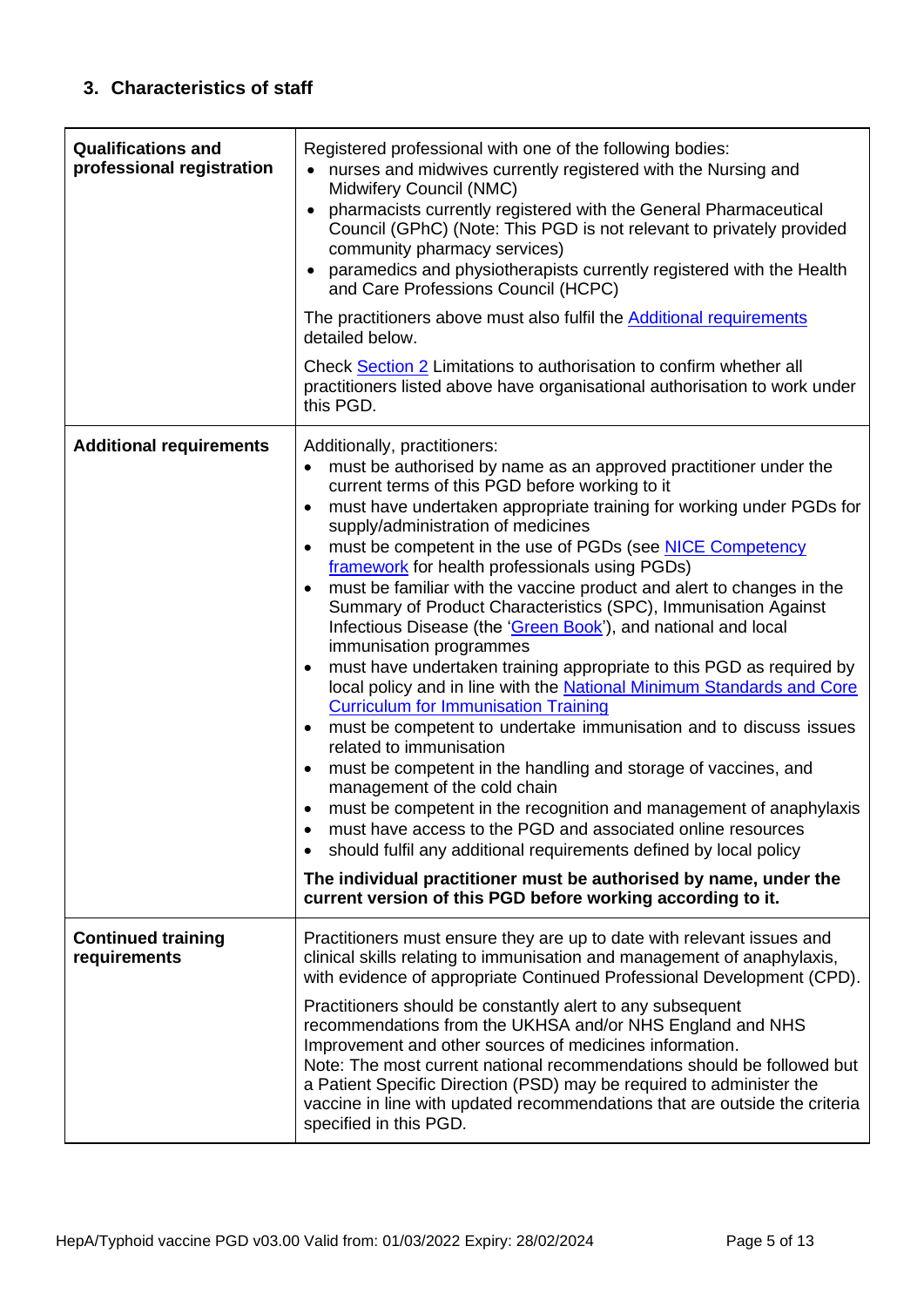## **4. Clinical condition or situation to which this PGD applies**

| <b>Clinical condition or</b><br>situation to which this<br><b>PGD applies</b> | Indicated for the active immunisation of individuals against S. typhi, and<br>hepatitis A virus in accordance with national recommendations including:<br>Chapter 17 and Chapter 33 of Immunisation Against Infectious<br>$\bullet$<br>Disease: the 'Green Book'<br>NaTHNaC recommendations for hepatitis A and typhoid vaccination<br>for travel                                                                                                                                                                                                                                                                                                                                                                                                                                                                                        |
|-------------------------------------------------------------------------------|------------------------------------------------------------------------------------------------------------------------------------------------------------------------------------------------------------------------------------------------------------------------------------------------------------------------------------------------------------------------------------------------------------------------------------------------------------------------------------------------------------------------------------------------------------------------------------------------------------------------------------------------------------------------------------------------------------------------------------------------------------------------------------------------------------------------------------------|
| <b>Criteria for inclusion</b>                                                 | Individuals from 16 years of age requiring hepatitis A and typhoid vaccine<br>who intend to travel, where typhoid and hepatitis A vaccination is<br>currently recommended for travel by NaTHNaC (see the Travel Health<br>Pro website for country-specific advice).                                                                                                                                                                                                                                                                                                                                                                                                                                                                                                                                                                      |
| Criteria for exclusion <sup>2</sup>                                           | Individuals for whom no valid consent has been received.<br>Individuals who:<br>have had a confirmed anaphylactic reaction to a previous dose of<br>hepatitis A vaccine, typhoid Vi polysaccharide vaccine or to any<br>component of the HepA/Typhoid vaccine (including trace components<br>from the manufacturing process which may include neomycin, see<br>SPC)<br>• are at increased risk of S. typhi or hepatitis A infection because of<br>their occupation<br>are suffering from acute severe febrile illness (the presence of a minor<br>infection is not a contraindication for immunisation)                                                                                                                                                                                                                                  |
| <b>Cautions including any</b><br>relevant action to be<br>taken               | Individuals who are immunosuppressed or have HIV infection may not<br>make a full antibody response and revaccination on cessation of<br>treatment/recovery may be required. This should be discussed with the<br>appropriate/relevant specialist.<br>Syncope (fainting) can occur following, or even before, any vaccination<br>especially in adolescents as a psychogenic response to the needle<br>injection. This can be accompanied by several neurological signs such as<br>transient visual disturbance, paraesthesia and tonic-clonic limb<br>movements during recovery. It is important that procedures are in place<br>to avoid injury from faints.                                                                                                                                                                            |
| Action to be taken if the<br>patient is excluded                              | Individuals who have had a confirmed anaphylactic reaction to a previous<br>dose of hepatitis A vaccine, typhoid Vi polysaccharide vaccine or any<br>components of the vaccine should be referred to a clinician for specialist<br>advice and appropriate management.<br>Individuals who are solely at occupational risk of typhoid and/or hepatitis<br>A exposure should be referred to their employer's occupational health<br>provider for vaccination.<br>Individuals suffering acute severe febrile illness should postpone<br>immunisation until they have recovered; immunisers should advise when<br>the individual can be vaccinated and ensure another appointment is<br>arranged.<br>Seek appropriate advice from the local Screening and Immunisation<br>Team, local Health Protection Team or the individual's clinician as |
| Continued over page                                                           | required.                                                                                                                                                                                                                                                                                                                                                                                                                                                                                                                                                                                                                                                                                                                                                                                                                                |

HepA/Typhoid vaccine PGD v03.00 Valid from: 01/03/2022 Expiry: 28/02/2024 Page 6 of 13 <sup>2</sup> Exclusion under this PGD does not necessarily mean the medication is contraindicated, but it would be outside the PGDs remit and another form of authorisation will be required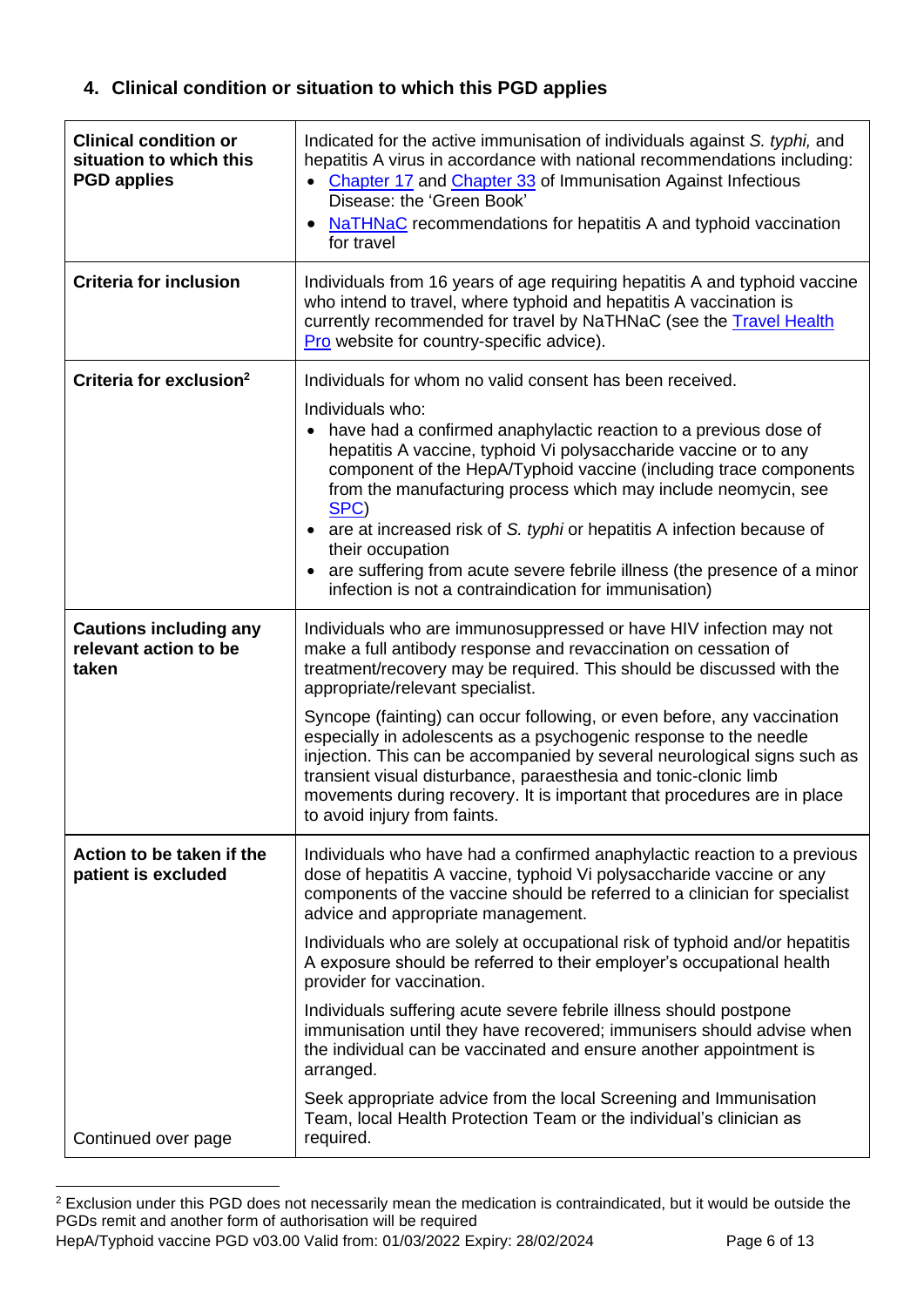| Action to be taken if the<br>patient is excluded<br>continued       | The risk to the individual of not being immunised must be taken into<br>account. The importance of scrupulous attention to personal, food and<br>water hygiene must be emphasized.<br>Document the reason for exclusion and any action taken in the<br>individual's clinical records.<br>Inform, or refer to, the GP or a prescriber as appropriate.                          |
|---------------------------------------------------------------------|-------------------------------------------------------------------------------------------------------------------------------------------------------------------------------------------------------------------------------------------------------------------------------------------------------------------------------------------------------------------------------|
| Action to be taken if the<br>patient or carer declines<br>treatment | Informed consent, from the individual or a person legally able to act on<br>the person's behalf, must be obtained for each administration.<br>Advise the individual/carer about the protective effects of the vaccine, the<br>risks of infection and potential complications.<br>Document advice given and the decision reached.<br>Inform or refer to the GP as appropriate. |
| <b>Arrangements for referral</b><br>for medical advice              | As per local policy                                                                                                                                                                                                                                                                                                                                                           |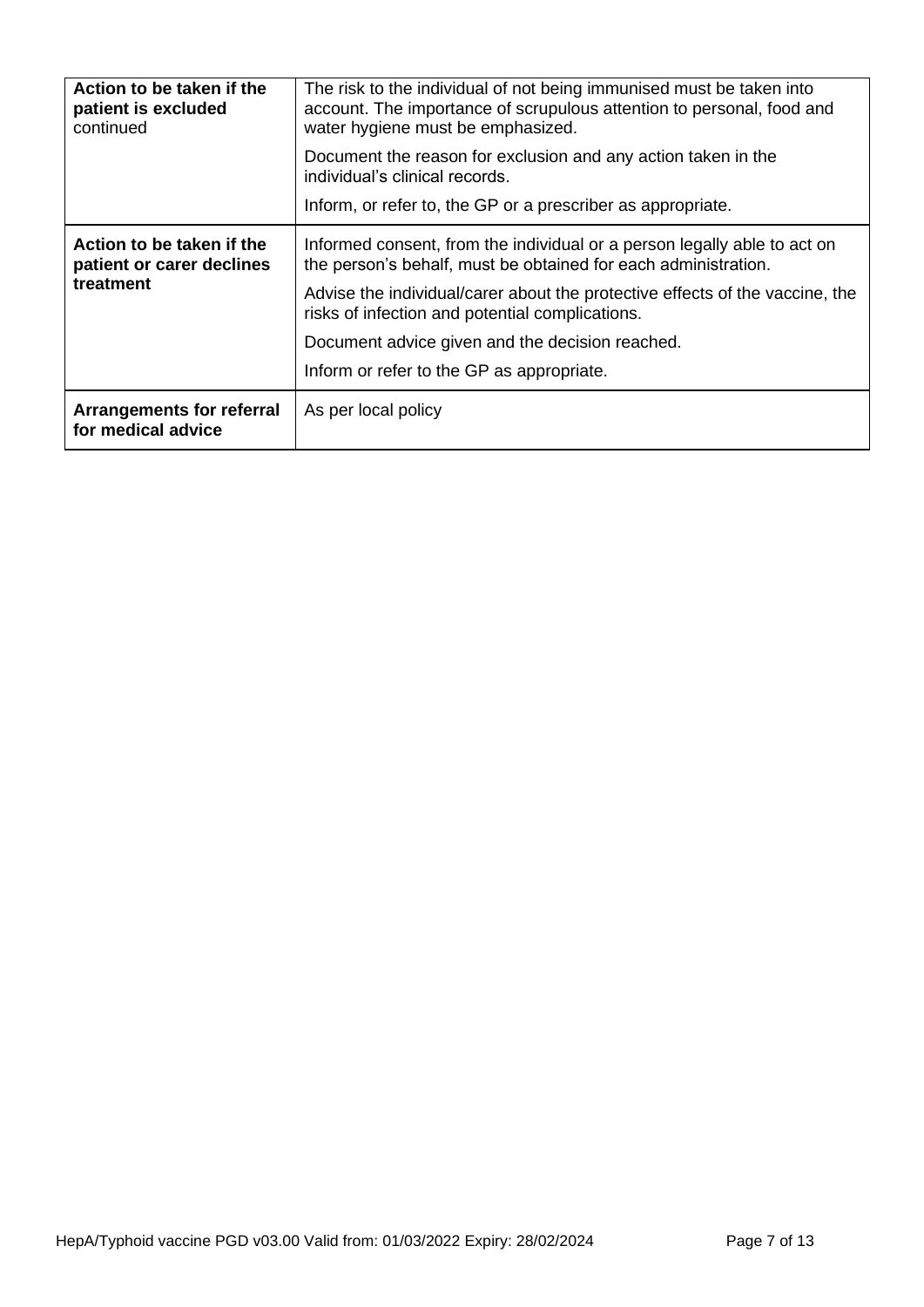# **5. Description of treatment**

<span id="page-7-0"></span>

| Name, strength and<br>formulation of drug | Hepatitis A (inactivated, adsorbed) and typhoid Vi polysaccharide vaccine:<br>VIATIM <sup>®</sup> vaccine, 0.5ml hepatitis A virus, (GBM strain) 160 U*<br>(inactivated, adsorbed) and 0.5ml S. typhi (Ty2 strain) capsular Vi<br>polysaccharide 25 micrograms, suspension for injection in a 1ml dual-<br>chamber pre-filled syringe<br>*In the absence of an international standardised reference, the antigen<br>content is expressed using an in-house method of the manufacturer.                                                                                                                                                                                                                                                                                                                                                                                                                                                 |
|-------------------------------------------|----------------------------------------------------------------------------------------------------------------------------------------------------------------------------------------------------------------------------------------------------------------------------------------------------------------------------------------------------------------------------------------------------------------------------------------------------------------------------------------------------------------------------------------------------------------------------------------------------------------------------------------------------------------------------------------------------------------------------------------------------------------------------------------------------------------------------------------------------------------------------------------------------------------------------------------|
| <b>Legal category</b>                     | Prescription only medicine (POM)                                                                                                                                                                                                                                                                                                                                                                                                                                                                                                                                                                                                                                                                                                                                                                                                                                                                                                       |
| <b>Black triangle</b> ▼                   | <b>No</b>                                                                                                                                                                                                                                                                                                                                                                                                                                                                                                                                                                                                                                                                                                                                                                                                                                                                                                                              |
| Off-label use                             | Vaccine should be stored according to the conditions detailed in the<br>Storage section below. However, in the event of an inadvertent or<br>unavoidable deviation of these conditions refer to Vaccine Incident<br>Guidance. Where vaccine is assessed in accordance with these guidelines<br>as appropriate for continued use this would constitute off-label<br>administration under this PGD.                                                                                                                                                                                                                                                                                                                                                                                                                                                                                                                                      |
|                                           | Where a vaccine is recommended off-label consider, as part of the<br>consent process, informing the individual/carer that the vaccine is being<br>offered in accordance with national guidance but that this is outside the<br>product licence.                                                                                                                                                                                                                                                                                                                                                                                                                                                                                                                                                                                                                                                                                        |
| Route / method of<br>administration       | Administer by intramuscular injection into the deltoid region of the upper<br>arm. The buttock should not be used because vaccine efficacy may be<br>reduced.<br>When administering at the same time as other vaccines, care should be<br>taken to ensure that the appropriate route of injection is used for all the<br>vaccinations. The vaccines should be given at separate sites, preferably in<br>different limbs. If given in the same limb, they should be given at least<br>2.5cm apart. The site at which each was given should be noted in the<br>individual's records.<br>For individuals with a bleeding disorder, vaccines normally given by the<br>intramuscular route should be given in accordance with the<br>recommendations in the 'Green Book' Chapter 4.<br>The two vaccine components should only be mixed immediately prior to<br>injection. The inactivated hepatitis A vaccine (closest to the plunger) is a |
|                                           | cloudy white suspension and the typhoid Vi polysaccharide vaccine<br>(closest to the needle) is a clear colourless solution. Shake before mixing<br>and again prior to injection to obtain a homogenous cloudy whitish<br>suspension. The contents of the two chambers are mixed by slowly<br>advancing the plunger.<br>The vaccine should be visually inspected for particulate matter and<br>discoloration prior to administration. In the event of any foreign particulate<br>matter and/or variation of physical aspect being observed, do not<br>administer the vaccine.<br>The vaccine's SPC provides further guidance on administration and is<br>available from the electronic Medicines Compendium website                                                                                                                                                                                                                    |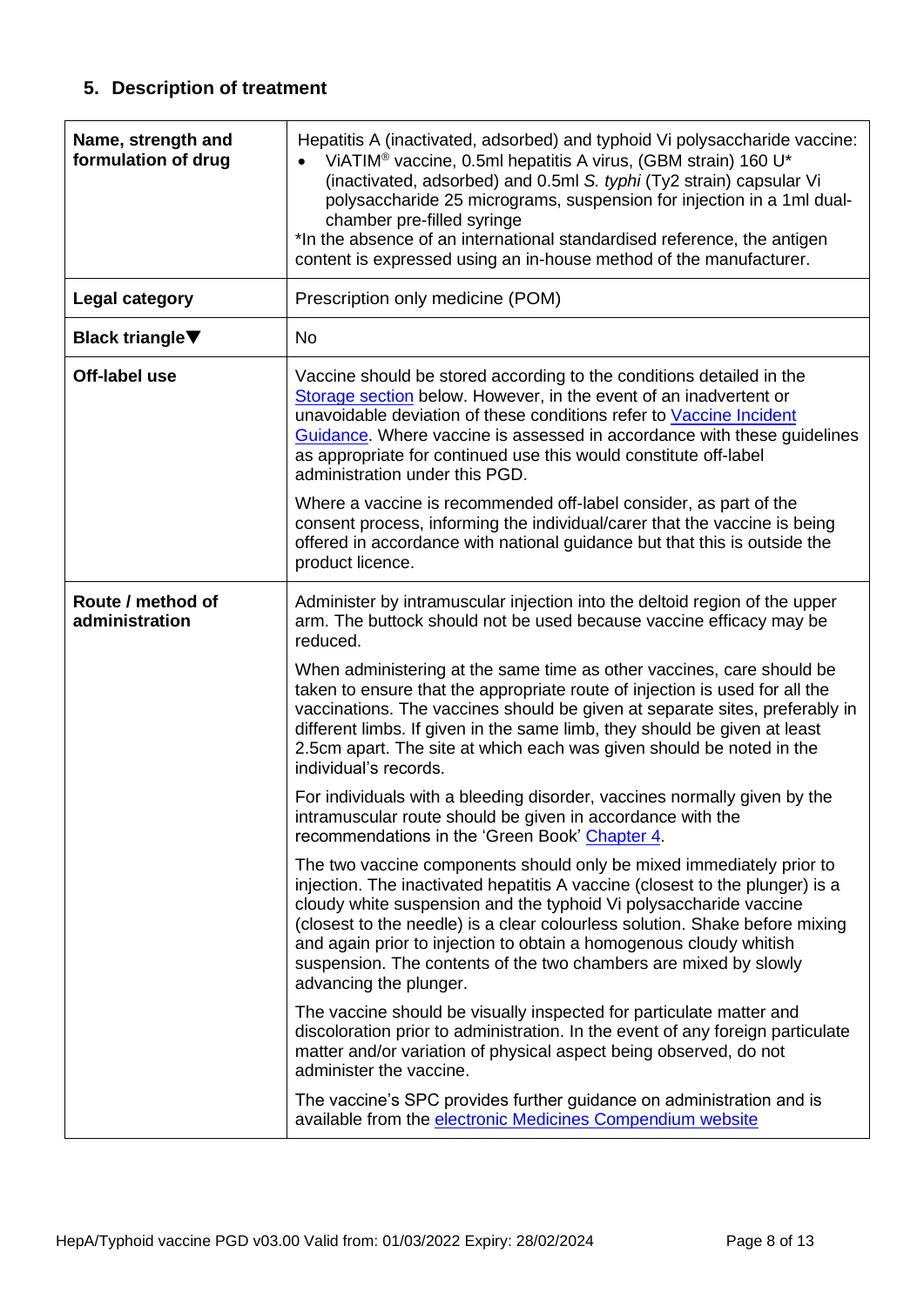<span id="page-8-0"></span>

| Dose and frequency of<br>administration   | <b>Primary vaccination</b>                                                                                                                                                                                                                                                                                                                                                 |
|-------------------------------------------|----------------------------------------------------------------------------------------------------------------------------------------------------------------------------------------------------------------------------------------------------------------------------------------------------------------------------------------------------------------------------|
|                                           | Single 1ml dose.                                                                                                                                                                                                                                                                                                                                                           |
|                                           | The vaccine should be given at least two weeks prior to risk of exposure to<br>S. typhi or hepatitis A virus. Based on individual risk assessment,<br>vaccination may be considered up until departure but protection may be<br>limited.                                                                                                                                   |
|                                           | <b>Typhoid revaccination</b>                                                                                                                                                                                                                                                                                                                                               |
|                                           | Individuals who plan to travel to an area where typhoid vaccination is<br>currently recommended for travel by <b>NaTHNaC</b> , and who have not<br>received typhoid vaccine in the preceding 3 years should be re-vaccinated<br>against S. typhi.                                                                                                                          |
|                                           | Individuals who remain at risk of exposure to S. typhi should be<br>revaccinated every three years (see Special Considerations section).                                                                                                                                                                                                                                   |
|                                           | Note: Typhoid Vi polysaccharide containing vaccine may be used for<br>revaccination when individuals have received non-Vi typhoid vaccine for<br>the preceding dose.                                                                                                                                                                                                       |
|                                           | <b>Hepatitis A booster vaccination</b>                                                                                                                                                                                                                                                                                                                                     |
|                                           | For those who require long-term, or subsequent, protection against<br>infection caused by hepatitis A virus, a single reinforcing dose of hepatitis<br>A containing vaccine should be given leaving a minimum interval of 6-12<br>months after the first dose. Hepatitis A containing vaccine may be used<br>interchangeably, as appropriate, to complete a course.        |
|                                           | Until further evidence is available on persistence of protective immunity, a<br>further booster at 25 years is indicated for those at ongoing risk of hepatitis<br>А.                                                                                                                                                                                                      |
| <b>Duration of treatment</b>              | Single dose.                                                                                                                                                                                                                                                                                                                                                               |
|                                           | Typhoid revaccination and/or a hepatitis A booster may be indicated for<br>individuals who remain at risk of typhoid fever and/or hepatitis A<br>respectively (see Dose and frequency of administration).                                                                                                                                                                  |
| Quantity to be supplied /<br>administered | Single 1.0ml dose per an administration.                                                                                                                                                                                                                                                                                                                                   |
| <b>Supplies</b>                           | HepA/Typhoid vaccine is not centrally supplied and should be obtained<br>directly from manufacturers/wholesalers.                                                                                                                                                                                                                                                          |
|                                           | Protocols for the ordering, storage and handling of vaccines should be<br>followed to prevent vaccine wastage (see Chapter 3).                                                                                                                                                                                                                                             |
| <b>Storage</b>                            | Store between +2°C to +8°C.<br>Store in original packaging in order to protect from light.<br>Do not freeze.                                                                                                                                                                                                                                                               |
|                                           | In the event of an inadvertent or unavoidable deviation of these conditions,<br>vaccine that has been stored outside the conditions stated above should<br>be quarantined and risk assessed for suitability of continued off-label use<br>or appropriate disposal. Refer to Vaccine Incident Guidance.                                                                     |
| <b>Disposal</b>                           | Equipment used for immunisation, including used vials, ampoules, or<br>discharged vaccines in a syringe or applicator, should be disposed of<br>safely in a UN-approved puncture-resistant 'sharps' box, according to local<br>authority arrangements and guidance in the technical memorandum 07-01:<br>Safe management of healthcare waste (Department of Health, 2013). |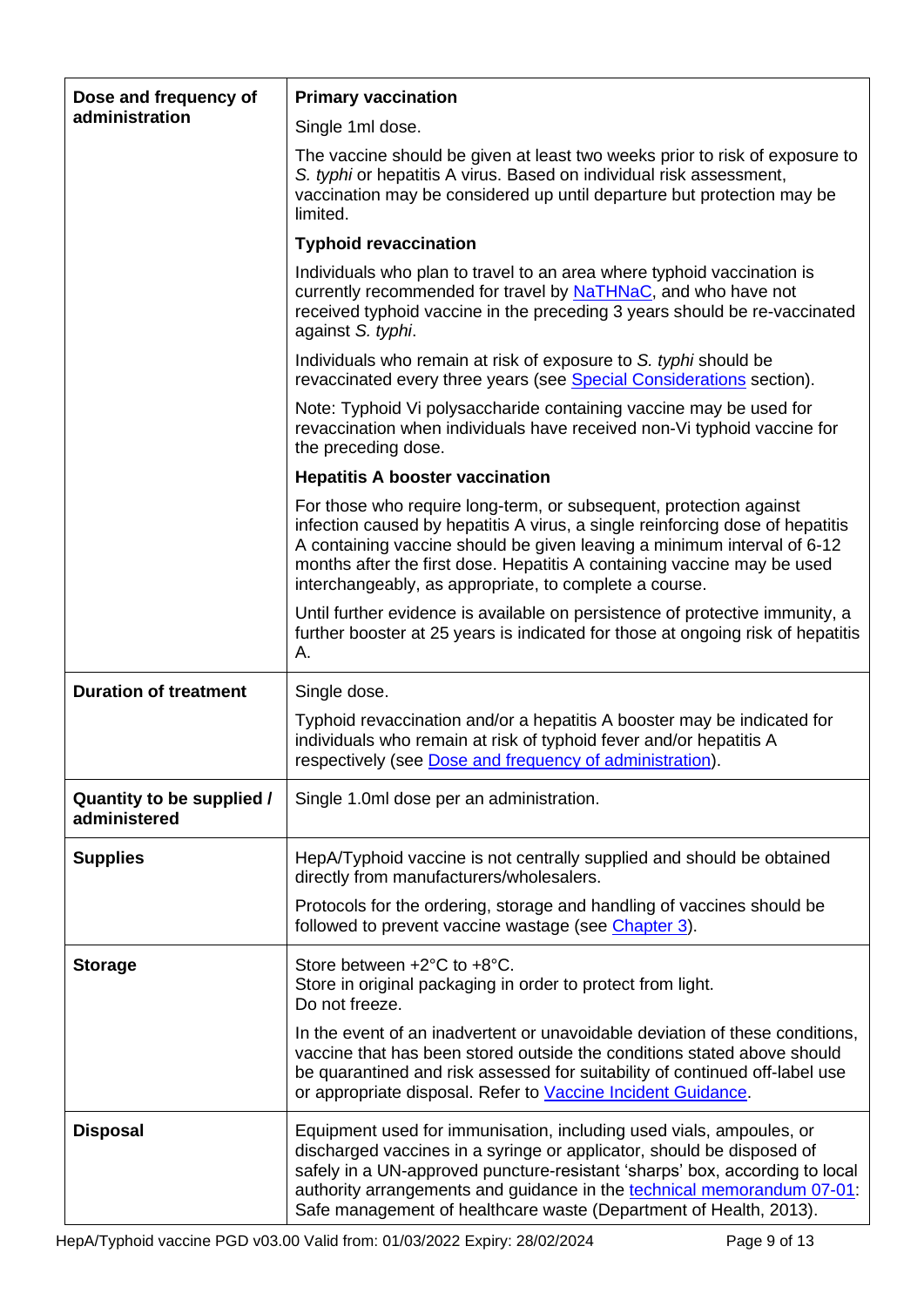| <b>Drug interactions</b>                                        | Immunological response may be diminished in those receiving<br>immunosuppressive treatment. Vaccination is recommended even if the<br>antibody response may be limited.                                                                                                                                        |
|-----------------------------------------------------------------|----------------------------------------------------------------------------------------------------------------------------------------------------------------------------------------------------------------------------------------------------------------------------------------------------------------|
|                                                                 | May be given at the same time as other vaccines.                                                                                                                                                                                                                                                               |
|                                                                 | The effect of concomitant administration of immunoglobulins on the<br>immunogenicity of the vaccine has not been assessed.                                                                                                                                                                                     |
|                                                                 | A detailed list of drug interactions is available in the SPC, which is<br>available from the electronic Medicines Compendium website.                                                                                                                                                                          |
| <b>Identification and</b><br>management of adverse<br>reactions | Adverse reactions to HepA/Typhoid vaccines are usually mild and<br>transient. The most common are local reactions including pain, swelling,<br>erythema and induration at the injection site. A small, painless nodule may<br>form at the injection site; this usually disappears and is of no<br>consequence. |
|                                                                 | Other commonly reported reactions to include general symptoms such as<br>fever, malaise, asthenia, itching, headache, general aches and pains,<br>myalgia, arthralgia and gastrointestinal symptoms including nausea,<br>vomiting, diarrhoea, abdominal pain and loss of appetite.                             |
|                                                                 | Hypersensitivity reactions and anaphylaxis can occur but are very rare.<br>A detailed list of adverse reactions is available in the SPC, which is<br>available from the electronic Medicines Compendium website.                                                                                               |
| <b>Reporting procedure of</b><br>adverse reactions              | Healthcare professionals and individuals/carers are encouraged to report<br>suspected adverse reactions to the Medicines and Healthcare products<br>Regulatory Agency (MHRA) using the Yellow Card reporting scheme or<br>search for MHRA Yellow Card in the Google Play or Apple App Store.                   |
|                                                                 | Any adverse reaction to a vaccine should be documented in the<br>individual's record and the individual's GP should be informed.                                                                                                                                                                               |
| Written information to be<br>given to patient or carer          | Offer marketing authorisation holder's patient information leaflet (PIL)<br>provided with the vaccine.                                                                                                                                                                                                         |
| Patient advice / follow up                                      | Inform the individual/carer of possible side effects and their management.                                                                                                                                                                                                                                     |
| treatment                                                       | The individual/carer should be advised to seek medical advice in the<br>event of an adverse reaction.                                                                                                                                                                                                          |
|                                                                 | The individual/carer should be advised that hepatits A vaccine will not<br>prevent infection caused by other pathogens known to infect the liver such<br>as hepatitis B, C and hepatitis E viruses.                                                                                                            |
|                                                                 | The individual/carer should be advised that typhoid Vi polysaccharide<br>vaccine offers protection against typhoid fever caused by S. typhi, it does<br>not prevent paratyphoid fever or infection with any other serotypes of S.<br>enterica.                                                                 |
|                                                                 | The individual/carer should be advised that protection against S. typhi by<br>vaccination may be less if a large number of infective organisms are<br>ingested.                                                                                                                                                |
|                                                                 | The importance of scrupulous attention to personal, food and water<br>hygiene must be emphasised for those travelling to endemic areas.                                                                                                                                                                        |
|                                                                 | When applicable, advise individual/carer when the subsequent dose is<br>due.                                                                                                                                                                                                                                   |
|                                                                 | When administration is postponed advise the individual/carer when to<br>return for vaccination.                                                                                                                                                                                                                |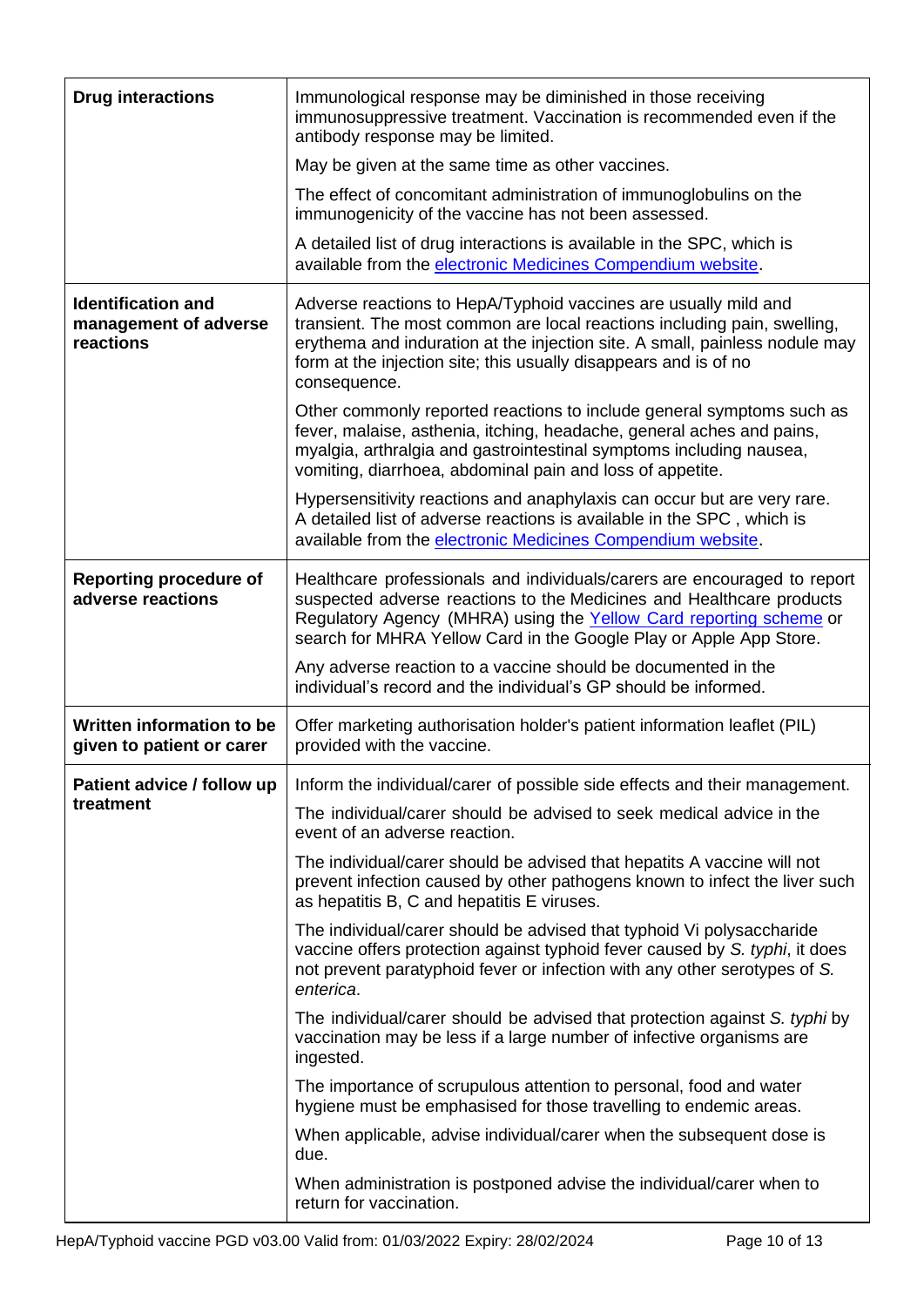<span id="page-10-0"></span>

| <b>Special considerations /</b><br>additional information | Ensure there is immediate access to adrenaline (epinephrine) 1 in 1000<br>injection and access to a telephone.                                                                                                                                                                                                                                                                                                                                                                                                                                                                                                                                                                                                                                                                                                                                                                                                                                                                                                                                                                                   |  |  |  |
|-----------------------------------------------------------|--------------------------------------------------------------------------------------------------------------------------------------------------------------------------------------------------------------------------------------------------------------------------------------------------------------------------------------------------------------------------------------------------------------------------------------------------------------------------------------------------------------------------------------------------------------------------------------------------------------------------------------------------------------------------------------------------------------------------------------------------------------------------------------------------------------------------------------------------------------------------------------------------------------------------------------------------------------------------------------------------------------------------------------------------------------------------------------------------|--|--|--|
|                                                           | Protective antibody titres to typhoid Vi antigen fall over time. Re-<br>vaccination against S. typhi is necessary when continuing protection is<br>required. Additional doses of Vi vaccine do not boost serum antibody<br>levels; re-vaccination returns antibody levels to those achieved after the<br>primary immunisation.                                                                                                                                                                                                                                                                                                                                                                                                                                                                                                                                                                                                                                                                                                                                                                   |  |  |  |
|                                                           | There is no evidence of risk from vaccinating pregnant women or those<br>who are breast feeding with inactivated vaccines. Since hepatitis A vaccine<br>is an inactivated vaccine and typhoid polysaccharide vaccine is an<br>inactivated (subunit) vaccine, the risks to the foetus are negligible and<br>vaccine should be given where there is an identified risk of infection.                                                                                                                                                                                                                                                                                                                                                                                                                                                                                                                                                                                                                                                                                                               |  |  |  |
| <b>Records</b>                                            | Record:<br>that valid informed consent was given<br>٠<br>name of individual, address, date of birth and GP with whom the<br>$\bullet$<br>individual is registered<br>name of immuniser<br>$\bullet$<br>name and brand of vaccine<br>$\bullet$<br>date of administration<br>$\bullet$<br>dose, form and route of administration of vaccine<br>$\bullet$<br>quantity administered<br>$\bullet$<br>batch number and expiry date<br>$\bullet$<br>anatomical site of vaccination<br>$\bullet$<br>advice given, including advice given if excluded or declines<br>$\bullet$<br>immunisation<br>details of any adverse drug reactions and actions taken<br>$\bullet$<br>supplied via PGD<br>$\bullet$<br>Records should be signed and dated (or a password-controlled<br>immuniser's record on e-records).<br>All records should be clear, legible and contemporaneous.<br>When vaccine is administered to individuals under 19 years of age, notify<br>the local Child Health Information Systems team (Child Health Records<br>Department) using the appropriate documentation/pathway as required by |  |  |  |
|                                                           | any local or contractual arrangement.<br>A record of all individuals receiving treatment under this PGD should also<br>be kept for audit purposes in accordance with local policy.                                                                                                                                                                                                                                                                                                                                                                                                                                                                                                                                                                                                                                                                                                                                                                                                                                                                                                               |  |  |  |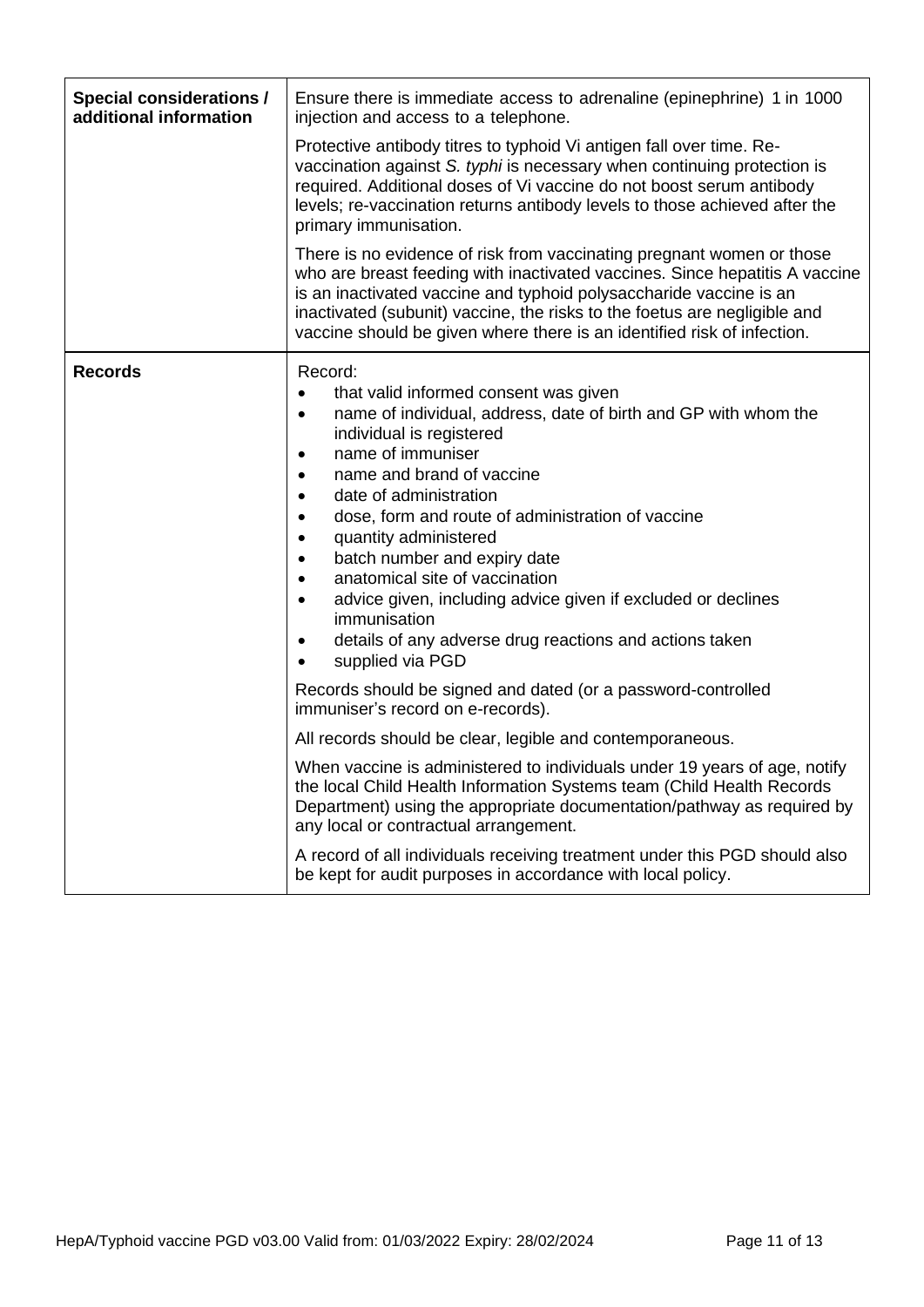# **6. Key references**

| <b>Key references</b> | <b>Product</b>                                                                                                                                                                                                                                                                                 |
|-----------------------|------------------------------------------------------------------------------------------------------------------------------------------------------------------------------------------------------------------------------------------------------------------------------------------------|
|                       | Immunisation Against Infectious Disease: The Green Book Chapter 4,<br>last updated June 2012, Chapter 17, last updated 04 December 2013,<br>and Chapter 33, last updated 3 April 2020.<br>https://www.gov.uk/government/collections/immunisation-against-<br>infectious-disease-the-green-book |
|                       | • Summary of Product Characteristic for ViATIM <sup>®</sup> , Sanofi Pasteur. Last<br>updated 26 February 2021.<br>http://www.medicines.org.uk/emc/medicine/7684                                                                                                                               |
|                       | Factsheet: Typhoid and paratyphoid. NaTHNaC. Last Updated 27<br>January 2022. Accessed 3 February 2022.<br>https://travelhealthpro.org.uk/factsheet/49/typhoid-and-paratyphoid                                                                                                                 |
|                       | https://travelhealthpro.org.uk/countries                                                                                                                                                                                                                                                       |
|                       | <b>General</b><br>Health Technical Memorandum 07-01: Safe Management of Healthcare<br>Waste. Department of Health 20 March 2013.<br>https://www.england.nhs.uk/publication/management-and-disposal-of-<br>healthcare-waste-htm-07-01/                                                          |
|                       | National Minimum Standards and Core Curriculum for Immunisation<br>Training. Published February 2018.<br>https://www.gov.uk/government/publications/national-minimum-<br>standards-and-core-curriculum-for-immunisation-training-for-registered-<br>healthcare-practitioners                   |
|                       | NICE Medicines Practice Guideline 2 (MPG2): Patient Group<br>Directions. Published March 2017.<br>https://www.nice.org.uk/guidance/mpg2                                                                                                                                                        |
|                       | NICE MPG2 Patient group directions: competency framework for health<br>professionals using patient group directions. Updated March 2017.<br>https://www.nice.org.uk/guidance/mpg2/resources                                                                                                    |
|                       | <b>UKHSA Immunisation Collection</b><br>https://www.gov.uk/government/collections/immunisation                                                                                                                                                                                                 |
|                       | Vaccine Incident Guidance<br>https://www.gov.uk/government/publications/vaccine-incident-guidance-<br>responding-to-vaccine-errors                                                                                                                                                             |